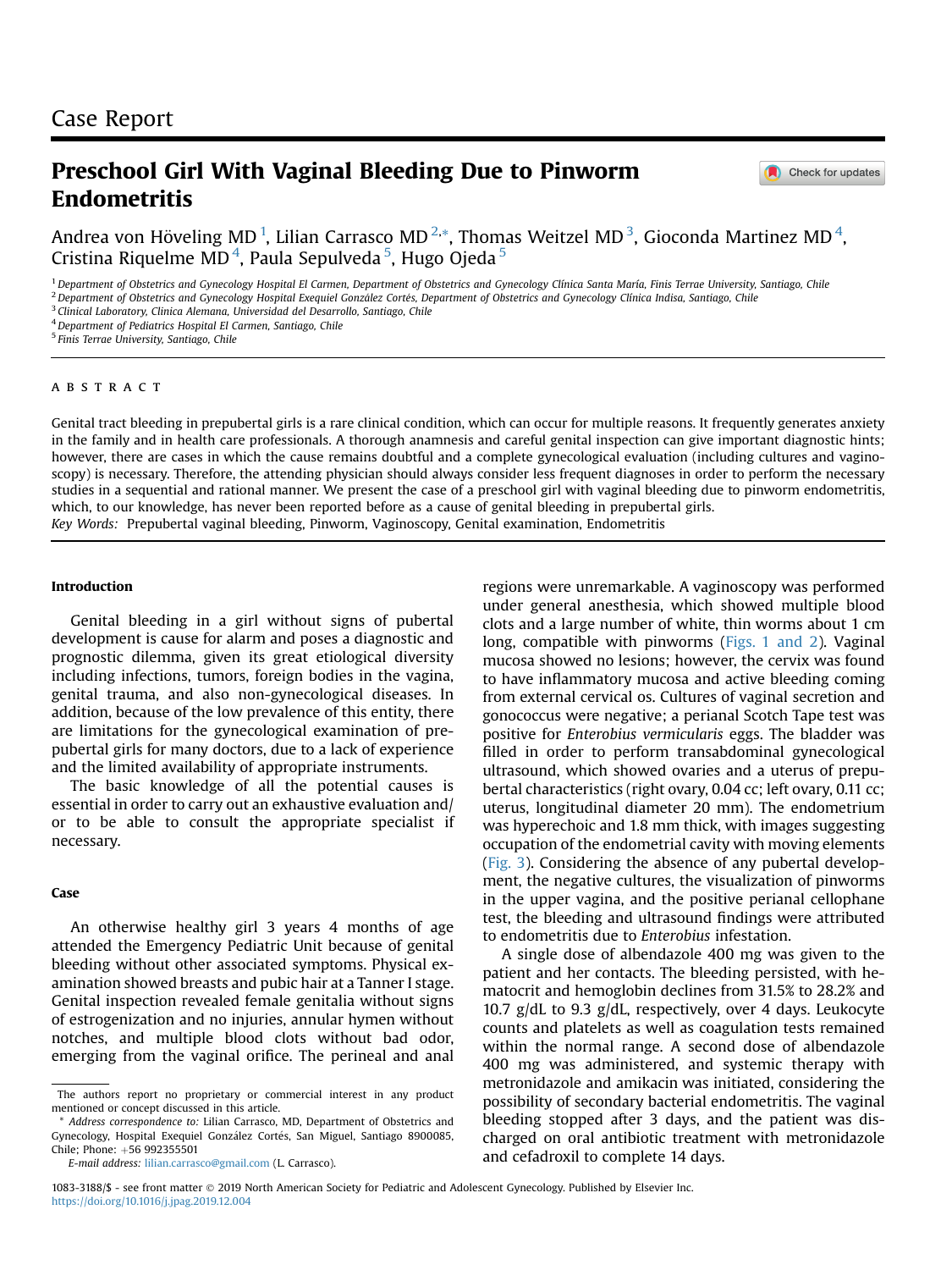<span id="page-1-0"></span>

Fig. 1. Vaginoscopy: cervix was found to have inflammatory mucosa and active bleeding coming from external cervical os.

In the following months, she maintained growth according to chronological age, without pubertal signs and without genital bleeding. A subsequent transabdominal gynecological ultrasound showed ovaries and uterus of prepubertal characteristics (right ovary, 0.07 cc; left ovary, 0.10 cc; uterus, longitudinal diameter 32 mm), with no visible endometrium at the uterine fundus. Normal hematocrit and hemoglobin were achieved after 6 weeks of oral iron therapy.

The child's mother authorized the publication of her daughter's case.

### Discussion

# Prepubertal Vaginal Bleeding

The large number of diagnostic possibilities makes it essential to perform a thorough evaluation of the patient. It is also important to have a rational approach to the child,



Fig. 2. Vaginoscopy showed thin worms about 1 cm long, compatible with pinworms.

<span id="page-1-1"></span>

Fig. 3. Transabdominal gynecological ultrasound: Endometrium was hyperechoic, with images suggesting occupation of the endometrial cavity with moving elements.

both to first rule out the most frequent causes and to avoid unnecessary invasive procedures.<sup>1</sup>

The general physical examination must evaluate the clinical impact of bleeding and the pubertal stage, and search for any sign of systemic disease. It is also necessary to rule out extra-gynecological causes such as anal or rectal fissures, urethral prolapse, and hemangiomas or other vascular malformations.<sup>1,[2](#page-2-1)</sup>

If the vaginal origin of the bleeding is confirmed, all possible causes should be kept in mind in order to guide the diagnostic approach. Most etiologies are benign; the most frequent is nonspecific vulvovaginitis (inflammation of vulvar and vaginal mucosa due to environmental factors), followed by vulvovaginitis by specific pathogens. Local lesions such as trauma, irritation due to foreign body, or tumors can also be found. If sexual abuse is suspected (either by anamnestic information, an identified sexually transmitted infection, or the type of lesion), the patient must be referred for a specialized evaluation, consisting of interviews by trained personnel and additional tests for sexually transmitted diseases (STDs). In accordance with local laws, the authorities must be informed.<sup>[2](#page-2-1)</sup> Uterine causes have less frequently been reported, such as prepubertal menarche (transient endometrial development and desquamation, prior to thelarche), the first manifestation of McCune-Albright syndrome (functional ovarian cyst with endometrial development prior to breast development), and endometritis.<sup>[3](#page-2-2)</sup>

Genital inspection, including visualization of the distal vagina, frequently allows the identification of the cause of bleeding. Vaginoscopy should be performed in all patients in whom the cause of bleeding is not identified by the initial examination. This enables the observation of lesions at a high vaginal level (or in the uterine cervix) as well as the identification and removal of foreign bodies, and allows the certainty of uterine bleeding as the symptoms source if bleeding through the cervix is seen. It is fundamental to choose the instruments that expose the small and nonestrogenized hymen and vagina to the least possible damage and to consider the patient's ability to cooperate; in case, this is not achieved, examination under anesthesia was suggested.